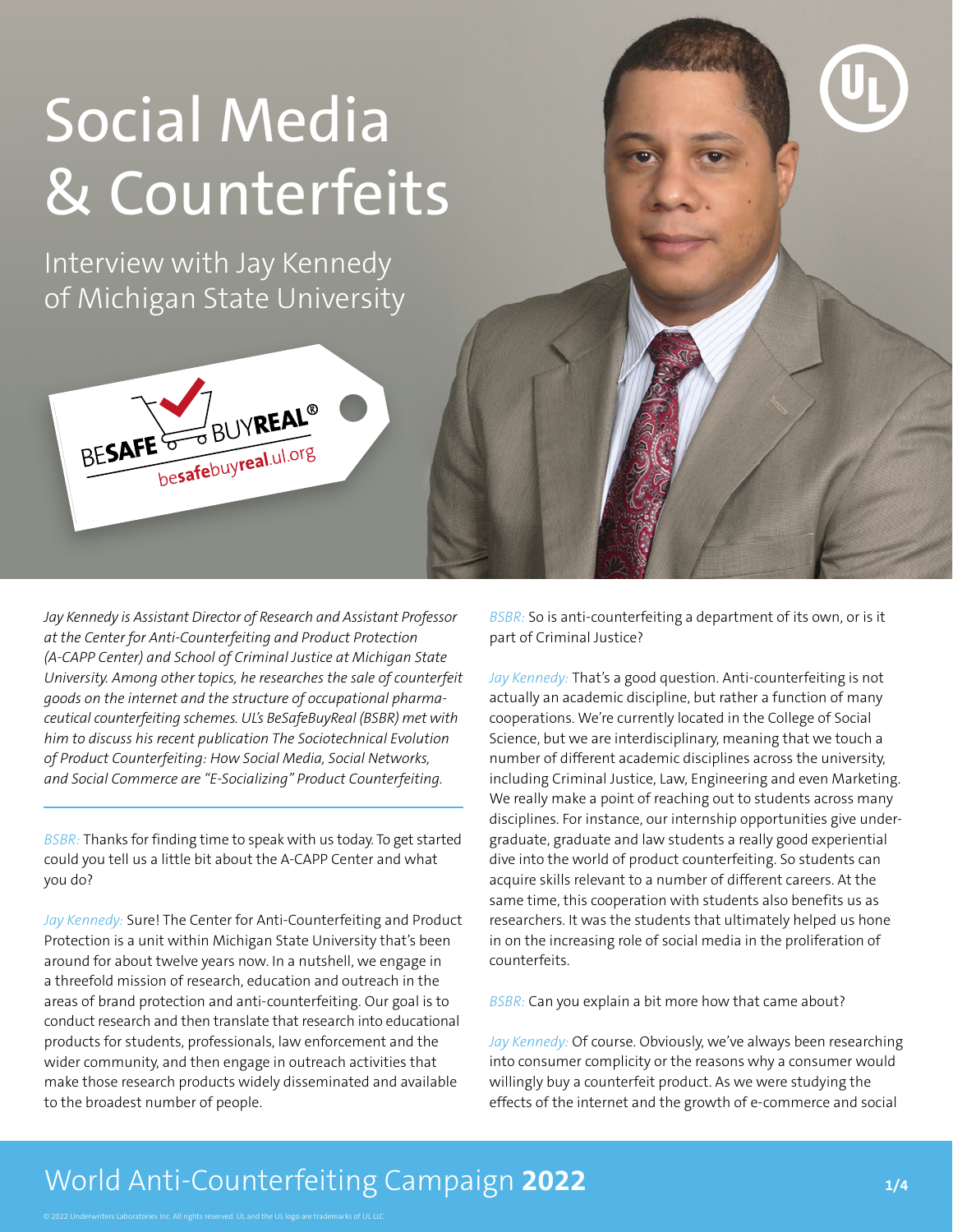

commerce, some of my students suggested that we needed to look into so-called "dupes" (duplicates) and "reps" (replicas) on social media. They were being used in a way that made them sound more acceptable and less criminal than a counterfeit. So we decided to apply criminological theory to understand why this phenomenon would be expected to occur. One aspect of this was how social media could affect the way consumers interact with and perceive counterfeit products. But to do this, I needed an education myself: my students explained a lot about TikTok and Instagram and the role of dupes and reps. And as they were explaining all this, I realized that it meshed with a theory that explains how people learn to engage in and rationalize their criminal or deviant behavior.

*BSBR:* Is this what you describe as "e-socialization" in your paper? Could you describe what this term stands for?

*Jay Kennedy:* Absolutely. You can think of e-socialization as socialization that is specific to e-commerce and social media. It relates to a subset of criminological theory called social learning theory which states that criminal and deviant behavior are learned much the same way any other behavior is learned. You watch someone do something, you see them profit from it, then you repeat that behavior and you hope to gain the same things. And

then, as you repeat this behavior over time, you learn techniques for being better at it. But you also learn rationalizations and justifications for why you do things that are deviant. You ultimately find arguments to "legitimate" your criminal behavior.

*BSBR:* And how is this process of rationalization different online?

*Jay Kennedy:* The processes are very much the same, but instead of your reference point being a family member, a friend or someone you know personally, it is often someone you don't actually know. Influencers are a prime example. They have hundreds of thousands of "friends", but how well does anyone really know them? Influencers have constructed an identity using filters, video editing techniques and carefully formulated sound bites to maximize their appeal. All they are after is more likes, more followers and ultimately money, even if this means being complicit to making counterfeits socially acceptable.

*BSBR:* And how do they do this? Everyone knows a counterfeit is a bad thing.



#### World Anti-Counterfeiting Campaign 2022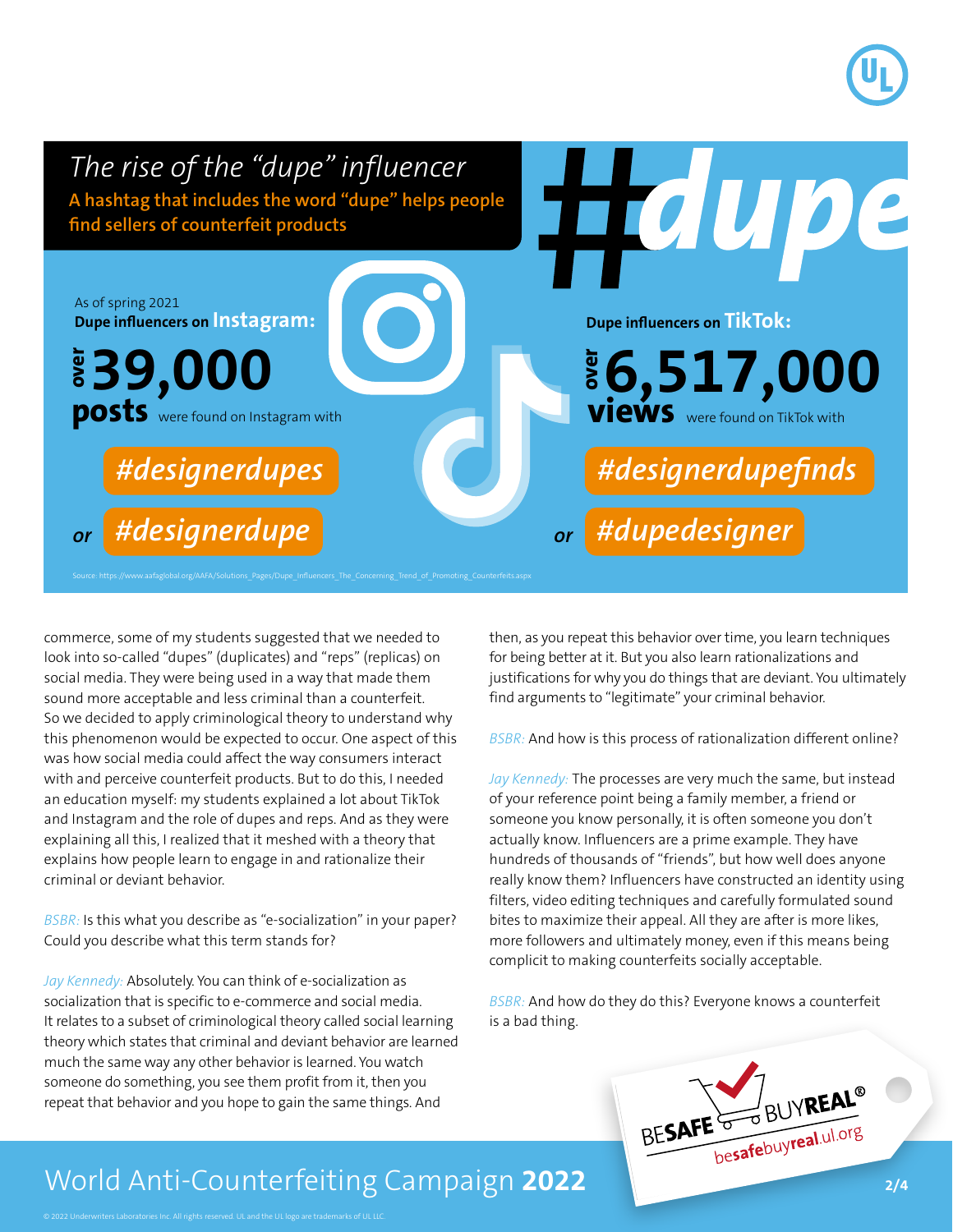Jay Kennedy: Well, like I mentioned before, they change the words. They call them dupes or reps. After all, duplicates and replicas are harmless, right? They are words that imply nothing bad. The nuances used to talk about counterfeits can make it difficult for people to understand what is being promoted.

*BSBR:* Isn't there anyone calling them out?

*Jay Kennedy:* In our research looking at posts featuring counterfeit products, we have unfortunately seen that more comments will generally support the counterfeiting rather than condemn it. One of the reasons for that is the age-old "eat the rich" mentality. The younger generations see it as pushing back against a seemingly unjust establishment that holds control over the means of production and the means of control. And buying or supporting counterfeits is seen as a way to engage in a form of deviance that pushes back against the establishment to show that they are not beholden to the oligarchy. But dupe influencers are not promoting counterfeits for nothing – and it's not a form of protest.

They are very often making money either by selling the products directly or getting commissions as affiliate marketers.

*BSBR:* So they will actually sell counterfeits right out in the open on social media?

*Jay Kennedy:* Yes. Anybody can simply google a product name together with dupes or reps and find very open discussions about dupe and replica products – all of which are counterfeits. People go there to learn about counterfeits and the differences between "good" and "bad" fakes. Sellers of counterfeits are on the forums too, and they'll tell consumers exactly how to get the products.

*BSBR:* Can't this be stopped?

*Jay Kennedy:* It's not always that easy to prosecute these intermediaries. The most important thing we can do is to de-socialize counterfeiting. That is, to inform consumers about the dangers of counterfeits and how, by purchasing counterfeits,





### World Anti-Counterfeiting Campaign 2022